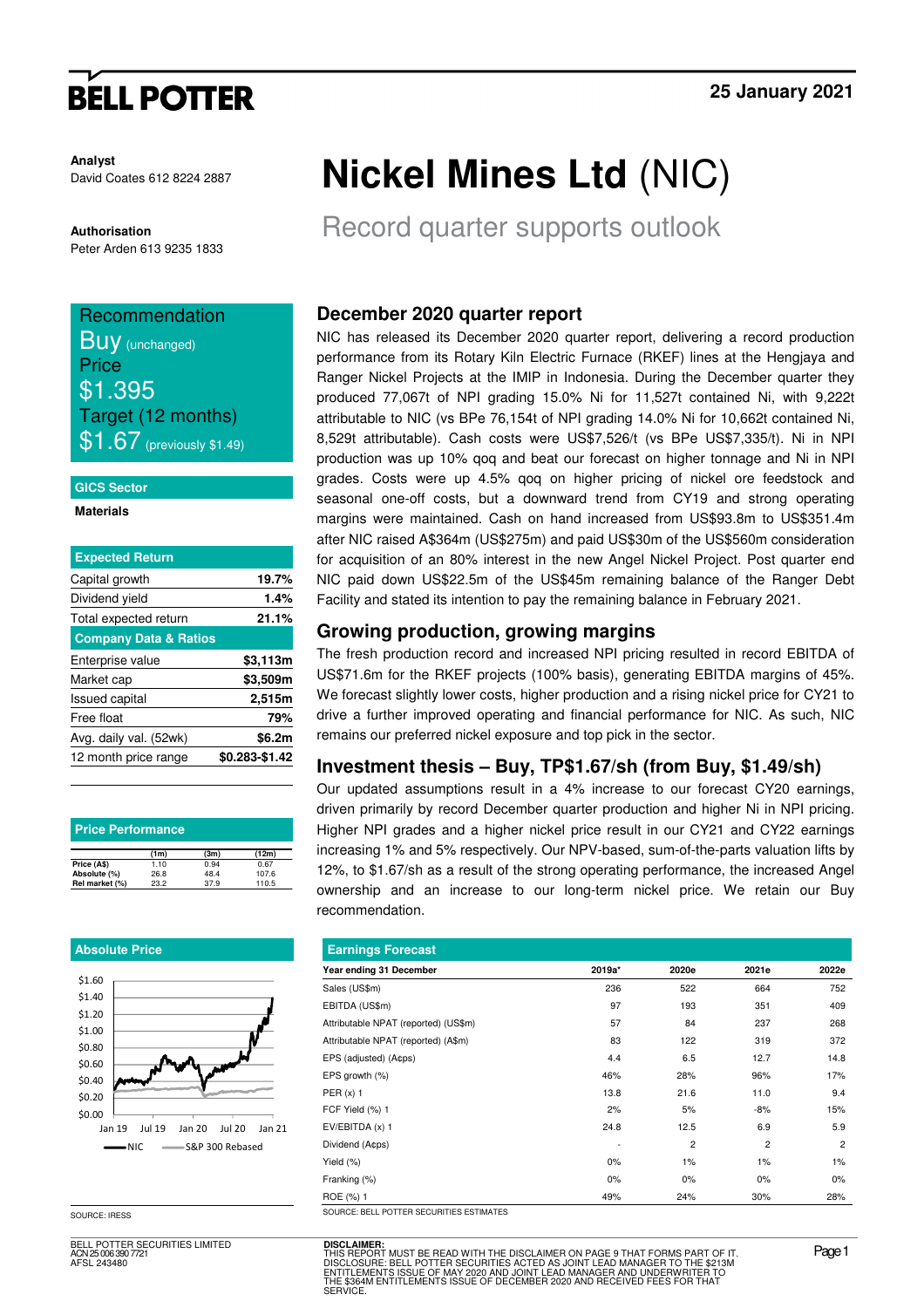# **Record quarter supports outlook**

## **December 2020 quarterly report**

NIC has released its December 2020 quarter report, delivering a record production performance from its Rotary Kiln Electric Furnace (RKEF) lines at the Hengjaya and Ranger Nickel Projects at the IMIP in Indonesia. During the December quarter they produced 77,067t of NPI grading 15.0% Ni for 11,527t contained Ni, with 9,222t attributable to NIC (vs BPe 76,154t of NPI grading 14.0% Ni for 10,662t contained Ni, 8,529t attributable). Cash costs were US\$7,526/t (vs BPe US\$7,335/t). Ni in NPI production was up 10% qoq and beat our forecast on higher tonnage and Ni in NPI grades. Costs were up 4.5% qoq on higher pricing of nickel ore feedstock and seasonal one-off costs but maintained a downward trend from CY19 and strong operating margins.

EBITDA of US\$71.6m from NPI production was reported for the December quarter (100% basis, vs September quarter US\$49.2m) and was in-line with our internal estimate.

Cash on hand increased from US\$93.8m to US\$351.4m. During the quarter NIC raised A\$364m (US\$275m) via a fully underwritten 2 for 11 entitlement offer and paid US\$30m of the US\$560m consideration for acquisition of an 80% interest in the new Angel Nickel Project. NIC's cash remained relatively steady net of these movements, but during the quarter saw working capital items of trade receivable and inventories increase by ~US\$55m. Post quarter end NIC paid down US\$22.5m of the US\$45m remaining balance of the Ranger Debt Facility and announced its intention to pay down the balance in February 2021.

Production and sales from the Hengjaya Mine (NIC 80%) also improved to record levels as the completion of the mine expansion saw NIC achieve the key milestone of +150kt per month laterite nickel ore production during the quarter.

The IMIP operations remain undisrupted by COVID-19 restrictions.

Key production metrics are summarised below:

| Table 1 - NIC quarterly production summary |                         |                  |                         |                    |                         |                          |                   |                      |
|--------------------------------------------|-------------------------|------------------|-------------------------|--------------------|-------------------------|--------------------------|-------------------|----------------------|
|                                            | <b>Dec-19</b><br>Actual | Mar-20<br>Actual | <b>Jun-20</b><br>Actual | $Sep-20$<br>Actual | <b>Dec-20</b><br>Actual | <b>Dec-20</b><br>BP est. | Variance<br>qoq % | Variance<br>vs BPe % |
| Hengjaya Mine                              |                         |                  |                         |                    |                         |                          |                   |                      |
| Ore sales (t)                              | 196,895                 | 155,599          | 54,029                  | 129,264            | 456,758                 | 390,000                  | 253%              | 17%                  |
| grade (% Ni)                               | 1.99%                   | 1.83%            | 1.80%                   | 1.85%              | 1.81%                   | 1.80%                    | $-2.2%$           | 0.6%                 |
| Contained nickel (t Ni)                    | 3,918                   | 2,847            | 973                     | 2,391              | 8,267                   | 7,020                    | 246%              | 18%                  |
| Mine OPEX (US\$/t)                         | \$26.27                 | \$29.70          | \$44.73                 | \$40.68            | \$25.30                 | \$23.39                  | $-38%$            | 8%                   |
| Avg price received (US\$/t)                | \$37.59                 | \$24.32          | \$23.79                 | \$31.39            | \$32.58                 | \$27.70                  | 4%                | 18%                  |
|                                            |                         |                  |                         |                    |                         |                          |                   |                      |
| <b>RKEF NPI production</b>                 |                         |                  |                         |                    |                         |                          |                   |                      |
| NPI production (t)                         | 80,015                  | 79,398           | 69,602                  | 69,830             | 77,067                  | 76,154                   | 10%               | 1%                   |
| NPI grade (% Ni)                           | 13.7%                   | 14.2%            | 14.5%                   | 15.3%              | 15.0%                   | 14.0%                    | $-2%$             | 7%                   |
| Contained nickel (t)                       | 10,968                  | 11,291           | 10,104                  | 10,700             | 11,527                  | 10,662                   | 8%                | 8%                   |
| Contained nickel (t, attributable)         | 6,582                   | 6,775            | 6,062                   | 8,560              | 9,222                   | 8,529                    | 8%                | 8%                   |
|                                            |                         |                  |                         |                    |                         |                          |                   |                      |
| Costs                                      |                         |                  |                         |                    |                         |                          |                   |                      |
| Cash costs (US\$/t Ni)                     | \$7,831                 | \$7,247          | \$7,367                 | \$7,201            | \$7,526                 | \$7,335                  | 5%                | 3%                   |

SOURCE: COMPANY DATA AND BELL POTTER SECURITIES ESTIMATES

Other key takeaways from the result include:

- Post quarter-end NIC received 100% approval from shareholders for the acquisition of a 70% interest in the Angel Nickel RKEF project at EGM held last week;
- NIC also announced the option to increase this interest to 80% (from 70%). The option increases the second stage acquisition percentage from 40% to 50% of Angel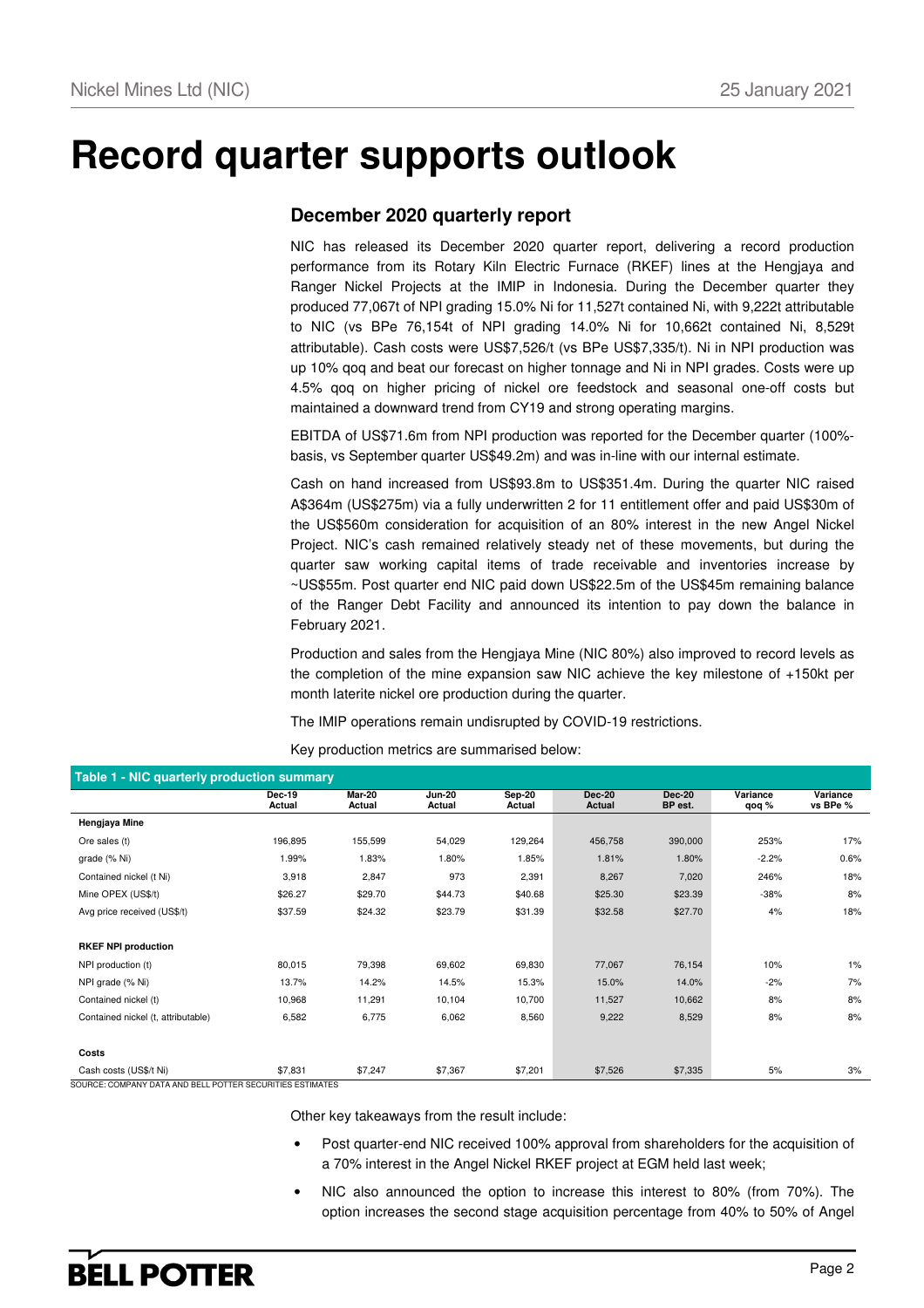Nickel, to be finalised by no later than 31 December 2021. The purchase price for the additional 10% interest is US\$70m (i.e. a 100% valuation basis of US\$700m, the same basis as the existing agreement). If the second stage payment is made by 30 June 2021, the acquisition consideration will be reduced to US\$344m, a discount of US\$6m for early payment;

- The total consideration for the Angel acquisition increases from US\$490m to US\$560m, subject to the early payment discount and noting US\$30m has already been paid from cash reserves; and
- NIC reported a weighted average contract price for the quarter of US\$14,262/t Ni (up 23% from US\$11,560/t Ni in the September quarter). While pricing is moving towards an NPI based index in China, we note the price received represents ~89% of the average LME nickel price for the December quarter of US\$15,960/t. As expected, this was an improvement from the September quarter and reflective of the lagging nature of NPI pricing.

## **Changes to our forecasts**

Beyond updating our forecasts for the December 2020 quarter production and cost report, we have made the following changes to our modelled assumptions:

- Modelled that NIC completes debt funding arrangements, which we now assume to comprise a facility of US\$309m (previously US\$245m) and executes the acquisition agreement by 30 June 2021. This allows for the US\$6m discount for early payment of the acquisition consideration;
- Increased NIC's modelled ownership of the Angel Nickel project from 70% to 80%, effective from the September quarter 2021;
- Brought forward repayments of the US\$45m balance of the US\$80m Ranger Debt Facility to the March 2021 quarter;
- Lowered our assumed nickel price realisation to 90% of our forecast LME nickel price. This reflects average price realisation to date, which is also representative of the NPI benchmark pricing NIC is now adopting across its projects;
- Increased our assumed Ni in NPI grade from 13.0% to 14.5%, reflecting actual performance and a stated target to produce NPI grading 14.0%-15.0% at the IMIP;
- Updated for out latest commodity price and exchange rate forecasts, which include a 5% increase (from US\$8.20/lb to US\$ 8.60/lb) to our long term nickel price from CY23; and
- Updated for the latest capital structure.

The net impact of these changes are summarised in the forecast changes table overleaf: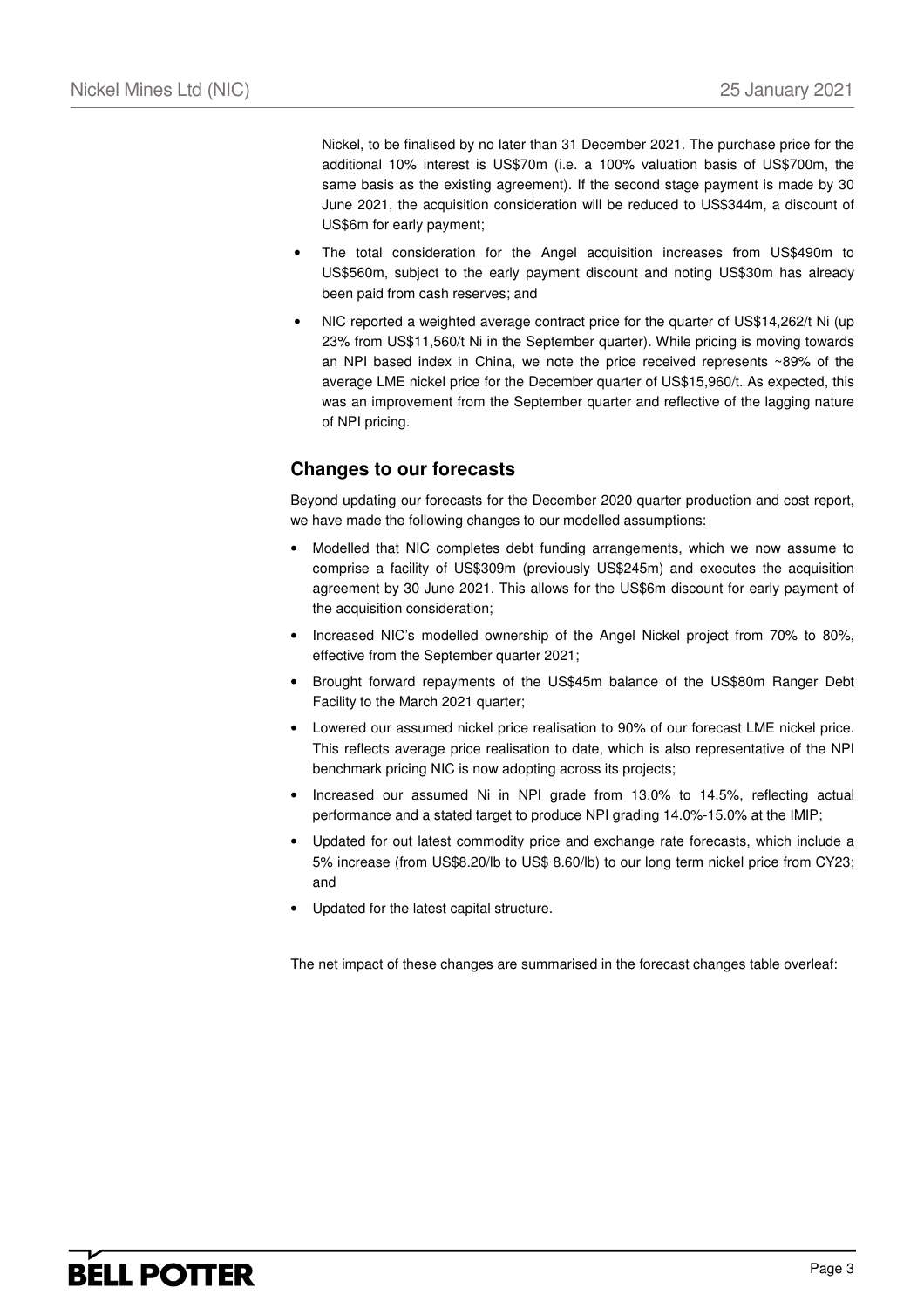| Table 2 - Changes to our CY forecasts |                 |                |                |                |                |                |               |               |               |
|---------------------------------------|-----------------|----------------|----------------|----------------|----------------|----------------|---------------|---------------|---------------|
|                                       | <b>Previous</b> |                |                | <b>New</b>     |                |                | Change        |               |               |
| Year end 30 December                  | Dec-20          | <b>Dec-21</b>  | Dec-22         | <b>Dec-20</b>  | <b>Dec-21</b>  | Dec-22         | <b>Dec-20</b> | <b>Dec-21</b> | <b>Dec-22</b> |
| Prices & currency                     |                 |                |                |                |                |                |               |               |               |
| Nickel price (US\$/t)                 | 13,532          | 16,424         | 17,527         | 13,775         | 16,424         | 17,857         | 2%            | 0%            | 2%            |
| <b>US\$/A\$</b>                       | 0.68            | 0.70           | 0.72           | 0.69           | 0.75           | 0.72           | $1\%$         | 6%            | $0\%$         |
| <b>Production &amp; costs</b>         |                 |                |                |                |                |                |               |               |               |
| Ore mined (t)                         | 728,892         | 1,560,000      | 1,560,000      | 795,650        | 1,800,000      | 1,800,000      | 9%            | 15%           | 15%           |
| Nickel in ore (t)                     | 13,231          | 28,080         | 28,080         | 14,479         | 32,400         | 32,400         | 9%            | 15%           | 15%           |
| RKEF NPI production (t)               | 294,984         | 304,615        | 304,615        | 295,897        | 304,615        | 304,615        | 0%            | 0%            | 0%            |
| Contained nickel (t)                  | 42,757          | 42,646         | 40,362         | 43,622         | 44,169         | 44,169         | 2%            | 4%            | 9%            |
| Contained nickel (t, attributable)    | 29,926          | 34,117         | 32,289         | 30,619         | 35,335         | 35,335         | 2%            | 4%            | 9%            |
| Cash costs (US\$/t Ni)                | 7,279           | 7,521          | 7,760          | 7,330          | 7,429          | 7,666          | $1\%$         | $-1%$         | $-1%$         |
| Earnings & valuation                  |                 |                |                |                |                |                |               |               |               |
| Revenue (consolidated, US\$m)         | 512             | 658            | 712            | 522            | 664            | 752            | 2%            | $1\%$         | 6%            |
| Revenue (attributable, US\$m)         | 380             | 554            | 590            | 391            | 577            | 646            | 3%            | 4%            | 10%           |
| EBITDA (attributable, US\$m)          | 136             | 275            | 306            | 140            | 280            | 325            | 2%            | 2%            | 6%            |
| NPAT (reported, attributable, US\$m)  | 81              | 236            | 256            | 84             | 237            | 268            | 4%            | $1\%$         | 5%            |
| EPS (reported) (Acps)                 | 6.3             | 13.4           | 14.2           | 6.5            | 12.7           | 14.8           | 3%            | $-6%$         | 5%            |
| PER(x)                                | 22.2            | 10.4           | 9.9            | 21.6           | 11.0           | 9.4            | (0.6)         | 0.6           | (0.4)         |
| EPS growth (%)                        | 24%             | 114%           | 6%             | 28%            | 96%            | 17%            | 3%            | $-17%$        | 11%           |
| DPS (Acps)                            | $\overline{c}$  | $\overline{c}$ | $\overline{c}$ | $\overline{c}$ | $\overline{c}$ | $\overline{c}$ | 0%            | 0%            | 0%            |
| Yield                                 | 1%              | 1%             | $1\%$          | 1%             | 1%             | 1%             | 0%            | 0%            | 0%            |
| NPV (A\$/sh)                          | 1.46            | 1.49           | 1.88           | 1.63           | 1.67           | 2.11           | 11%           | 12%           | 12%           |
| Price Target (A\$/sh)                 |                 | 1.49           |                |                | 1.67           |                |               | 12%           |               |

SOURCE: COMPANY DATA AND BELL POTTER SECURITIES ESTIMATES

Our updated assumptions result in a 4% increase to our forecast CY20 earnings, driven primarily by record December quarter production and higher received Ni in NPI pricing. Higher NPI grades result in our CY21 and CY22 earnings increasing 1% and 5% respectively. Our NPV-based, sum-of-the-parts valuation lifts by 12%, to \$1.67/sh as a result of the strong operating performance, the increased Angel ownership and an increase to our long-term nickel price.

## **Upcoming catalysts**

Upcoming catalysts for NIC include:

- Completion of debt funding arrangements and acquisition of the 80% interest in Angel Nickel, which we now anticipate will completed by 30 June 2021;
- Updates on the construction of the Angel Nickel project, comprising 4 next-generation rotary-kiln-electric-furnace (RKEF) lines being developed within the Indonesia Weda Bay Industrial Park (IWIP), for which NIC has executed a binding agreement to acquire a 80% interest for US\$554m total, discounted, consideration;
- Ongoing production updates from the Hengjaya and Ranger Nickel RKEF lines. Both projects have now achieved established production levels above nameplate. Ongoing updates will reinforce the sustainability of these production levels;
- The release of NIC's March 2021 quarterly production and cost report, expected in late April 2021;
- Updates on NPI pricing and the effective Ni payability, which we believe the market will still be considering as a measure of NIC's nickel price exposure;
- Progress updates for the Hengjaya Mine, where a major production expansion is complete and the sustainability of production of +150kt ore per month and costs of ~US\$20/t are targeted; and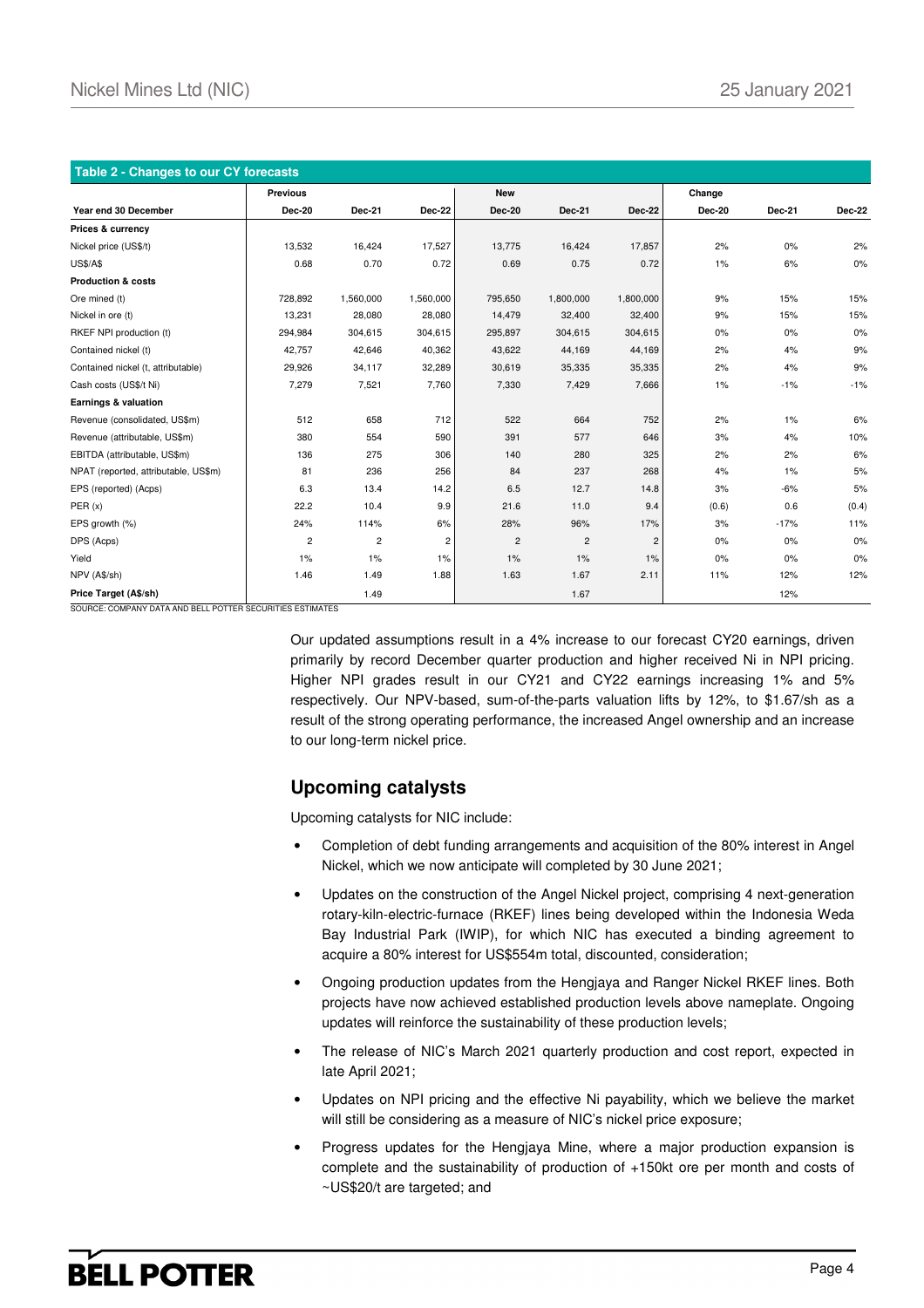• Updates on the ownership levels of the 80%-owned Hengjaya Mine, which is subject to Indonesia's compulsory divestment laws.



## **NIC vs the ASX Metals and Mining Index**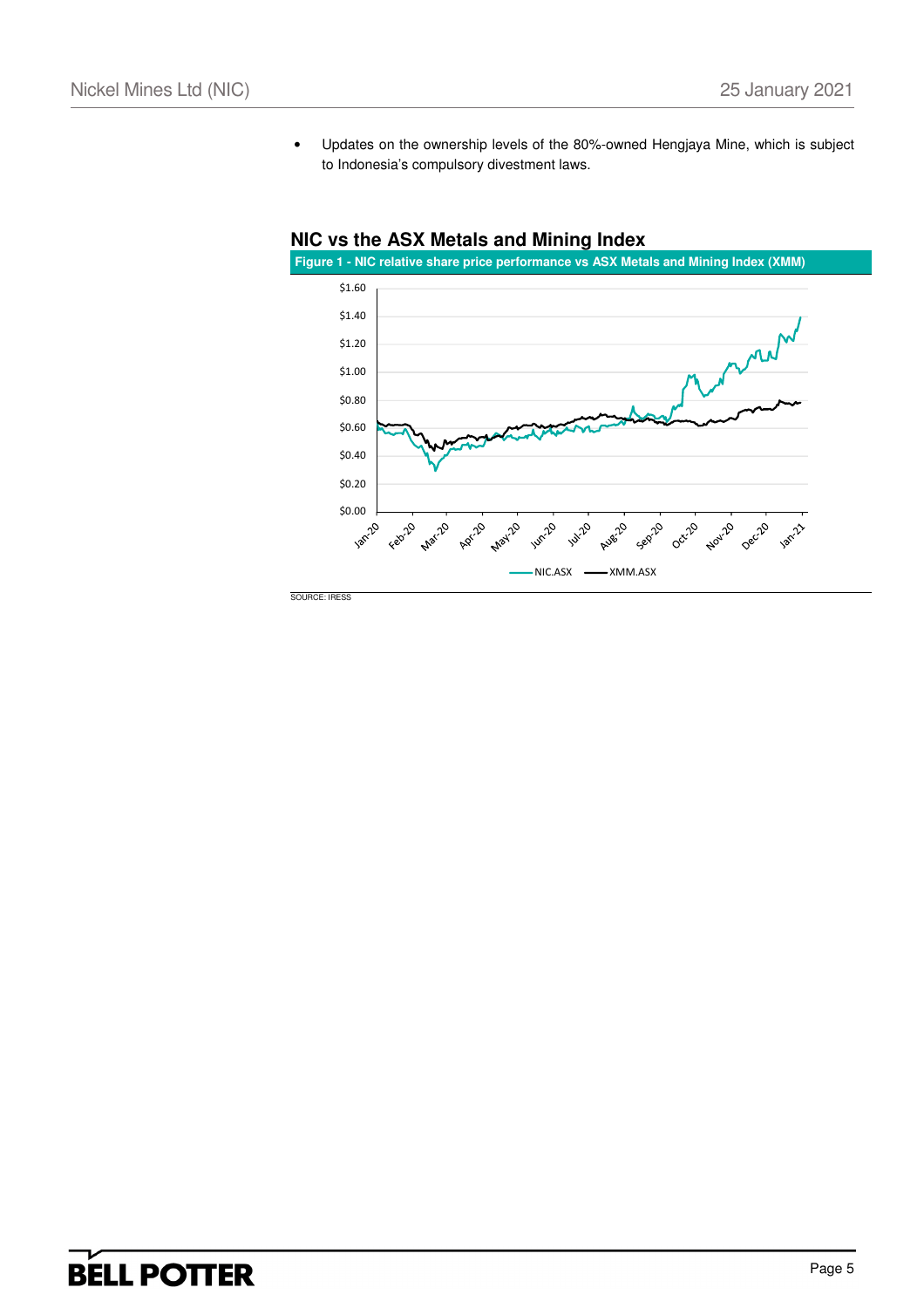# **Nickel Mines Limited (NIC)**

# **Company description: fully integrated NPI producer**

Nickel Mines Limited ('Nickel Mines' or 'NIC') was formed in 2007 and listed on the ASX in 2018. Its operations are focused in Central Sulawesi, Indonesia, where it holds an 80% interest four Rotary Kiln Electric Furnace (RKEF) NPI production lines (the two Hengjaya lines and the two Ranger lines) with Shanghai Decent Investments (SDI) a subsidiary of Tsingshan Group, the world's largest stainless steel producer. The RKEF lines are located in an existing, fully integrated stainless steel production facility, the Indonesian Morowali Industrial Park (IMIP).

First production from the Hengjaya Lines was achieved on 31 January 2019 and the Ranger Lines commenced production during the December quarter 2019. Both projects have since achieved steady state production of ~20ktpa contained Ni in NPI, exceeding nameplate production of ~16ktpa each at lower than planned operating costs.

In November 2020 NIC executed a binding agreement to acquire a 70% interest (since increased to 80%) in the Angel Nickel Project comprising four new generation RKEF NPI production lines and a captive 380MW power station. Angel Nickel is currently under construction within the Indonesia Weda Bay Industrial Park ('IWIP') on Halmahera Island in Indonesia.

NIC also holds an 80% interest in Hengjaya Mine ('HM'), a high-grade, long-life nickel laterite deposit, also in Central Sulawesi in close proximity to the IMIP. The HM produces Direct Shipping Ore (DSO), the bulk of which is sold into the IMIP facility for the production of Nickel Pig Iron (NPI), a key input into stainless steel production.

## **Investment thesis – Buy, TP\$1.67/sh (from Buy, \$1.49/sh)**

Our updated assumptions result in a 4% increase to our forecast CY20 earnings, driven primarily by record December quarter production and higher Ni in NPI pricing. Higher NPI grades and a higher nickel price result in our CY21 and CY22 earnings increasing 1% and 5% respectively. Our NPV-based, sum-of-the-parts valuation lifts by 12%, to \$1.67/sh as a result of the strong operating performance, the increased Angel ownership and an increase to our long-term nickel price. NIC remains our preferred nickel exposure and we retain our Buy recommendation.

## **Valuation: \$1.67/sh**

Our 12-month forward NIC valuation incorporates DCF models of its attributable interests in the Hengjaya laterite nickel ore mine (HM), an 80% interest in the two Hengjaya Nickel RKEF lines and an 80% interest in the two Ranger Nickel RKEF lines.

We have constructed a discounted cash flow (DCF) model for NIC's attributable interest in these RKEF lines that are in production at Tsingshan's IMIP facility and a DCF calculation for NIC's current 80% interest (declining to 49% by FY2023) in the Hengjaya laterite nickel ore mine.

We also include a risk-adjusted, NPV-based valuation for NIC's prospective 80% interest in the Angel Nickel Industry (ANI) project, a notional value for other exploration and development projects, an estimate of corporate overhead costs and NIC's last reported net cash position. Our valuation is calculated on a fully diluted basis. Following the latest update, our valuation stands at \$1.67/sh.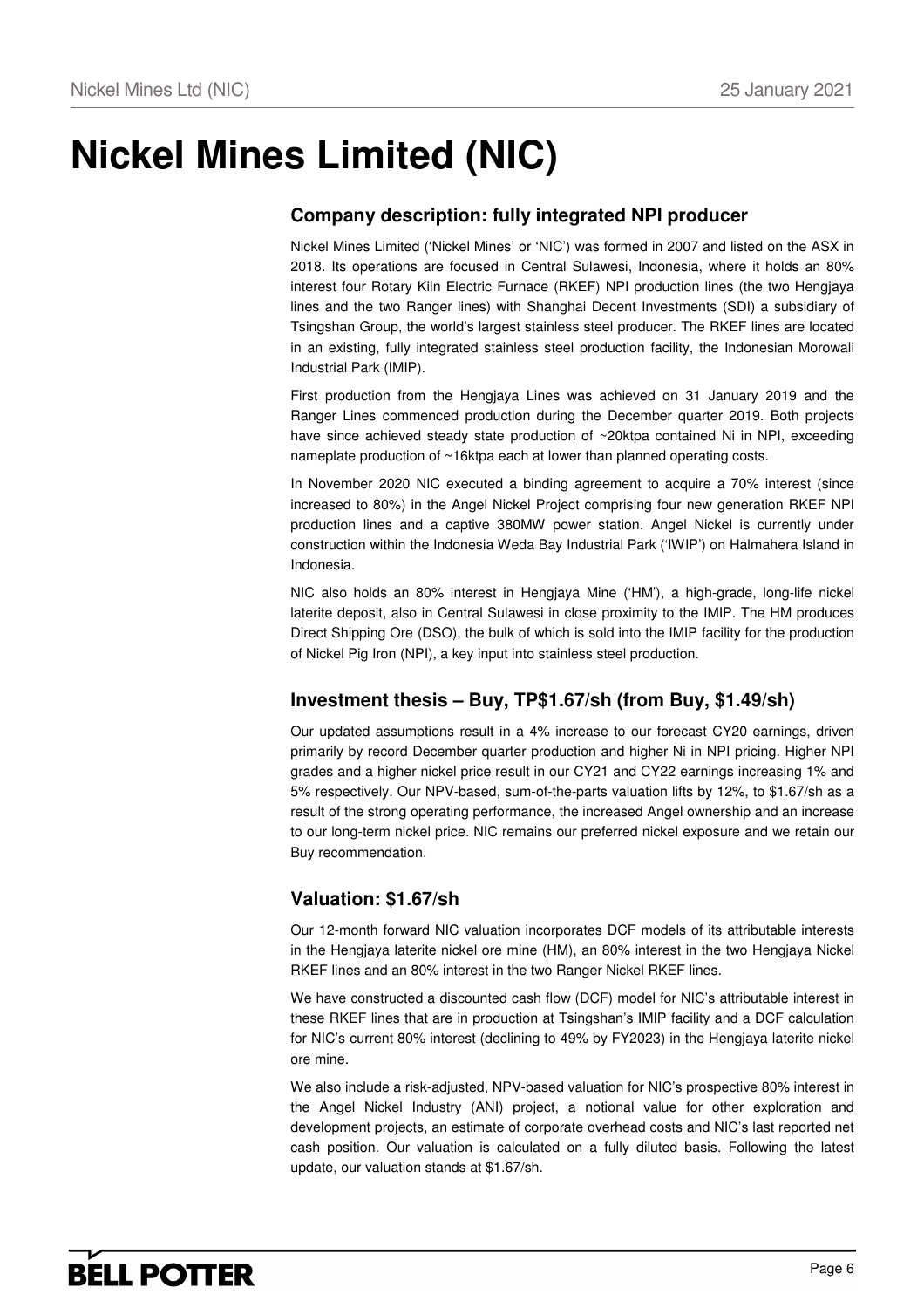### **Risks**

Key risks to our investment case include (but are not limited to):

- **Funding and capital management risks:** Funding and capital management risks can include access to debt and equity finance, maintaining covenants on debt finance, managing dividend payments and managing debt repayments. Exploration and development companies with no sales revenues are reliant on access to equity markets and debt financing to fund the advancement and development of their projects.
- **Operating and development risks:** Mining companies' assets are subject to risks associated with their operation and development. Risks for each company can be heightened depending on method of operation (e.g. underground versus open pit mining) or whether it is a single mine company. Development of mining assets may be subject to receiving permits, approvals timelines or weather events, causing delays to commissioning and commercial production.
- **COVID-19 risks:** Mining companies' rely on freedom of movement of workforces, functioning transport routes, reliable logistics services including road, rail, aviation and ports in order to maintain operations and get their products to market. They also rely on liquid, functioning markets to sell their products. Measures being put in place to combat the COVID-19 pandemic are posing risks to these conditions.
- **Operating and capital cost fluctuations:** The cost and availability of exploration, development and mining inputs can fluctuate widely and cause significant differences between planned and actual operating and capital costs. Key operating costs are linked to energy and labour costs as well as access to, and availability of, technical skills, operating equipment and consumables.
- **Commodity price and exchange rate fluctuations:** The future earnings and valuations of exploration, development and producing Resources companies are subject to fluctuations in underlying commodity prices and foreign currency exchange rates.
- **Resource growth and mine life extensions:** The viability of future operations and the earnings forecasts and valuations reliant upon them may depend upon resource and reserve growth to extend mine lives, which is in turn dependent upon exploration success, of which there are no guarantees.
- **Regulatory changes risks:** Changes to the regulation of infrastructure and taxation (among other things) can impact the earnings and valuation of mining companies. NIC's assets are located in Sulawesi, Indonesia, which has in the past implemented regulatory changes related to mining project ownership, fiscal terms and mineral export requirements.
- **Sovereign risks:** Mining companies' assets are subject to the sovereign risks of the jurisdiction within which they are operating. NIC's assets are in Indonesia, a G20 country with one of the largest economies in SE Asia. Its sovereign debt is rated investment grade by the major ratings agencies.
- **Corporate/M&A risks:** Risks associated with M&A activity including differences between the entity's and the market's perception of value associated with completed transactions. NIC is the junior partner co-investing in production assets with a large, privately owned Chinese company. The strength and cohesiveness of this relationship over the long term has the potential to both add and reduce value to the partnership. One of the key mitigating factors in this respect has been the investment of a combined US\$50m by SDI and Wanlu Investments (US\$26m and US\$24m respectively) into NIC equity.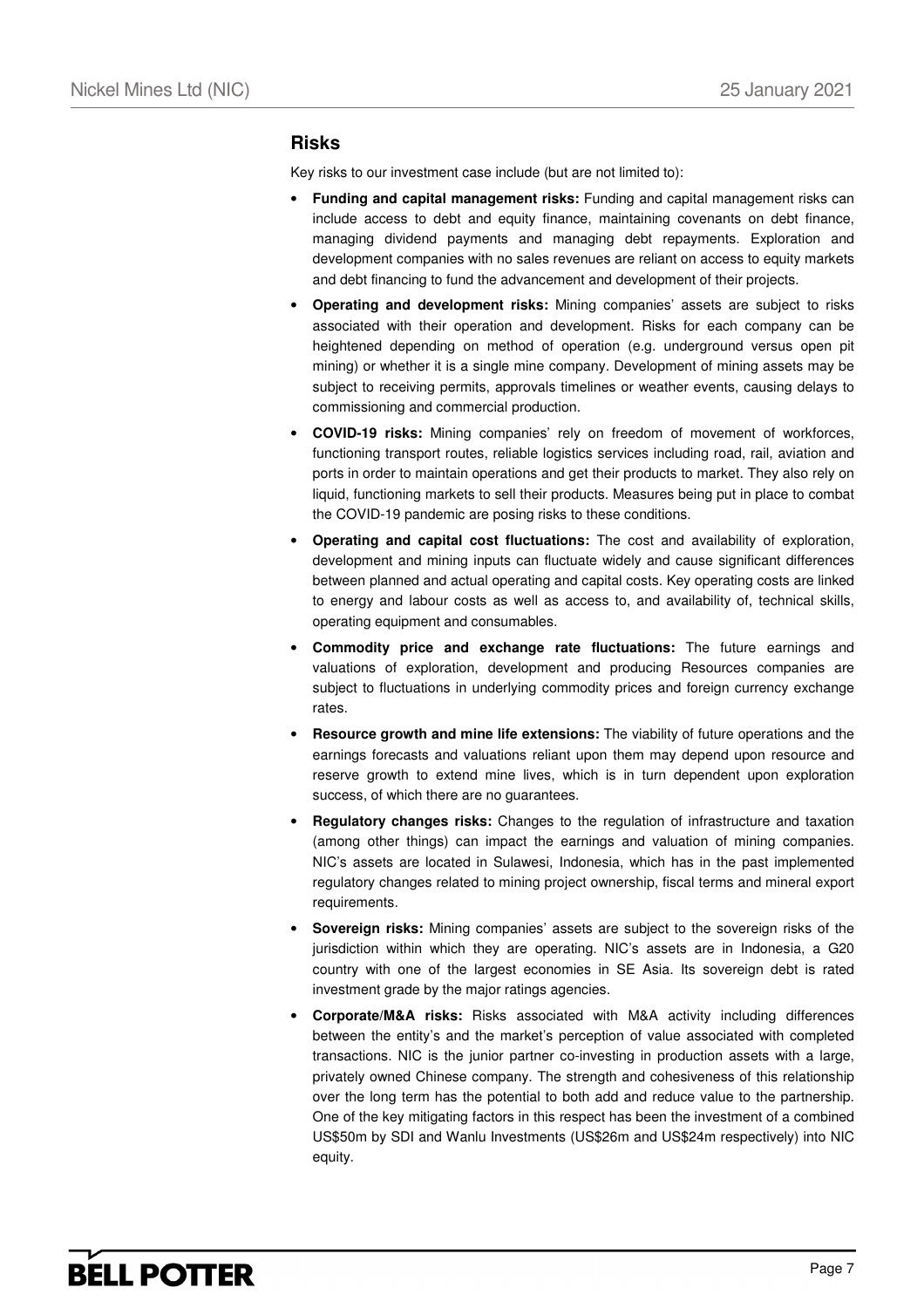# **Nickel Mines Ltd** as at 25 January 2021

# Nickel Mines Ltd (Nickel Mines Ltd (Nickel Mines Ltd (Nickel Mines Ltd (Nickel Mines Ltd Computer) \$1.67 Recommendation Buy Price \$1.395

## **Table 3 - Financial summary**

| <b>PROFIT AND LOSS</b>                                    |                |                                        |                |                  |                 |                  | <b>FINANCIAL RATIOS</b>                                                                    |                |              |              |                 |                |                 |
|-----------------------------------------------------------|----------------|----------------------------------------|----------------|------------------|-----------------|------------------|--------------------------------------------------------------------------------------------|----------------|--------------|--------------|-----------------|----------------|-----------------|
| Year ending 31 Dec. (from 2020)                           | Unit           | 2019a                                  | 2019a'         | 2020e            | 2021e           | 2022e            | Year ending 31 Dec. (from 2020)                                                            | Unit           | 2019a        | 2019a        | 2020e           | 2021e          | 2022e           |
| Revenue                                                   | US\$m          | 64.9                                   | 236.1          | 521.8            | 663.7           | 751.6            | <b>VALUATION</b>                                                                           |                |              |              |                 |                |                 |
| Expense                                                   | US\$m          | (44.5)                                 | (138.9)        | (328.9)          | (312.8)         | (342.9)          | Attributable NPAT                                                                          | US\$m          | 65.5         | 56.5         | 84.3            | 237.4          | 268.0           |
| <b>EBITDA</b>                                             | <b>US\$m</b>   | 20.4                                   | 97.2           | 192.9            | 351.0           | 408.7            | Attributable NPAT                                                                          | A\$m           | 91.6         | 82.5         | 122.0           | 318.6          | 372.2           |
| Depreciation                                              | US\$m          | (6.8)                                  | (16.4)         | (34.7)           | (36.6)          | (45.0)           | <b>Reported EPS</b>                                                                        | Ac/sh          | 6.9          | 5.1          | 6.5             | 12.7           | 14.8            |
| EBIT                                                      | US\$m          | 13.6                                   | 80.8           | 158.2            | 314.4           | 363.7            | <b>Adjusted EPS</b>                                                                        | Ac/sh          | 0.9          | 4.4          | 6.5             | 12.7           | 14.8            |
| Net interest expense                                      | US\$m          | 0.2                                    | (2.1)          | (3.7)            | (9.7)           | (15.5)           | EPS growth                                                                                 | %              | nm           | 46%          | 28%             | 96%            | 17%             |
| Unrealised gains (Impairments)                            | US\$m          | 57.3                                   | 7.4            |                  |                 |                  | PER                                                                                        | x              | 20.2x        | 13.8x        | 21.6x           | 11.0x          | 9.4x            |
| Other                                                     | US\$m          | 0.7                                    | 5.4            | (24.6)           |                 |                  | <b>DPS</b>                                                                                 | Ac/sh          |              |              | 2.0             | 2.0            | 2.0             |
| PBT                                                       | <b>US\$m</b>   | 71.9                                   | 91.5           | 129.9            | 304.7           | 348.2            | Franking                                                                                   | $\%$           | 0%           | 0%           | 0%              | 0%             | 0%              |
| Tax expense                                               | US\$m          | (0.1)                                  | (0.2)          | (0.6)            | (4.3)           | (7.7)            | Yield                                                                                      | %              | 0%           | 0%           | 1%              | 1%             | 1%              |
| Consolidated profit (loss) for the year                   | US\$m          | 71.8                                   | 91.3           | 129.3            | 300.4           | 340.5            | FCF/share                                                                                  | Ac/sh          | (14.4)       | 2.6          | 6.9             | (11.3)         | 21.2            |
| Non-Controlling Interest                                  | US\$m          | 6.3                                    | 34.8           | 45.0             | 63.0            | 72.5             | FCF yield                                                                                  | $\%$           | $-10%$       | 2%           | 5%              | $-8%$          | 15%             |
| Attributable NPAT (reported)                              | US\$m          | 65.5                                   | 56.5           | 84.3             | 237.4           | 268.0            | P/FCFPS <sup>1</sup>                                                                       | x              | $-9.7x$      | 54.0x        | 20.2x           | $-12.4x$       | 6.6x            |
| NPAT (underlying)                                         | US\$m          | 8.2                                    | 49.1           | 84.3             | 237.4           | 268.0            | EV/EBITDA                                                                                  | X              | 117.8x       | 24.8x        | 12.5x           | 6.9x           | 5.9x            |
|                                                           |                |                                        |                |                  |                 |                  | EBITDA margin                                                                              | $\%$           | 31%          | 41%          | 37%             | 53%            | 54%             |
| <b>CASH FLOW</b>                                          |                |                                        |                |                  |                 |                  | EBIT margin                                                                                | $\%$           | 21%          | 34%          | 30%             | 47%            | 48%             |
| Year ending 31 Dec. (from 2020)                           | Unit           | 2019a                                  | 2019a*         | 2020e            | 2021e           | 2022e            | Return on assets                                                                           | $\%$           | 23%          | 26%          | 14%             | 19%            | 17%             |
| <b>OPERATING CASHFLOW</b>                                 |                |                                        |                |                  |                 |                  | Return on equity                                                                           | $\%$           | 37%          | 49%          | 24%             | 30%            | 28%             |
| Receipts                                                  | US\$m          | 33.4                                   | 212.7          | 566.9            | 649.5           | 742.8            | <b>LIQUIDITY &amp; LEVERAGE</b>                                                            |                |              |              |                 |                |                 |
| Payments                                                  | US\$m          | (28.4)                                 | (169.9)        | (299.2)          | (316.8)         | (335.4)          | Net debt (cash)                                                                            | \$m            | (45)         | 15           | (392)           | (83)           | (363)           |
| Tax                                                       | US\$m          | (1.2)                                  | (4.7)          | 0.1              | (0.6)           | (4.3)            | ND / E                                                                                     | $\%$           | $-14%$       | 4%           | $-44%$          | $-8%$          | $-27%$          |
| Net interest<br>Other                                     | US\$m<br>US\$m | 0.2                                    | 0.1            | (3.7)<br>(3.7)   | (9.7)           | (15.5)           | $ND / (ND + E)$<br>EBITDA / Interest                                                       | $\%$           | $-17%$<br>nm | 3%<br>46.1x  | $-78%$<br>52.7x | $-8%$<br>36.1x | $-38%$<br>26.4x |
| Operating cash flow                                       | US\$m          | 4.1                                    | 38.2           | 260.4            | 322.4           | 387.7            |                                                                                            |                |              |              |                 |                |                 |
| <b>INVESTING CASHFLOW</b>                                 |                |                                        |                |                  |                 |                  | <b>ATTRIBUTABLE DATA - NICKEL MINES LTD</b>                                                |                |              |              |                 |                |                 |
| Property, plant and equipment                             | US\$m          | (19.5)                                 | (29.6)         | (169.0)          | (532.9)         | (3.7)            | Year ending 31 Dec. (from 2020)                                                            | Unit           | 2019a        | 2019a        | 2020e           | 2021e          | 2022e           |
| Mine development                                          | US\$m          |                                        |                |                  |                 |                  | Revenues                                                                                   | US\$m          | 52.0         | 95.7         | 391.3           | 577.0          | 645.9           |
| Exploration & evaluation<br>Other                         | US\$m<br>US\$m | (121.1)                                | 5.8            | (1.2)            | (0.4)           | (0.4)            | EBITDA<br>NPAT                                                                             | US\$m<br>US\$m | 13.5<br>65.5 | 35.6<br>56.5 | 139.7<br>84.3   | 279.8<br>237.4 | 325.5<br>268.0  |
| Investing cash flow                                       | US\$m          | (140.6)                                | (23.8)         | (170.2)          | (533.3)         | (4.1)            | Net distributable cash flow                                                                | US\$m          | 44.4         | 1.0          | 348.8           | (45.2)         | 232.6           |
| <b>Free Cash Flow</b>                                     | US\$m          | (136.5)                                | 14.4           | 90.2             | (210.9)         | 383.6            | EV/EBITDA                                                                                  | x              | 164.9        | 59.8         | 15.4            | 8.3            | 6.9             |
|                                                           |                |                                        |                |                  |                 |                  | PER                                                                                        | x              | 20.2         | 27.6         | 21.6            | 11.0           | 9.4             |
| <b>FINANCING CASHFLOW</b>                                 |                |                                        |                |                  |                 |                  | P/FCF                                                                                      |                | nm           | nm           | nm              | nm             | 10.9            |
| Share issues/(buy-backs)                                  | US\$m          | 183.6                                  |                | 418.3            |                 |                  |                                                                                            |                |              |              |                 |                |                 |
| Debt proceeds<br>Debt repayments                          | US\$m<br>US\$m |                                        |                |                  | 309.0<br>(50.3) |                  | ORE RESERVE AND MINERAL RESOURCE<br>Hengjaya Nickel Mine (HM)                              |                |              |              | Mdmt            | % Ni           | t Ni            |
| Distributions to non-controlling interests                | US\$m          | (2.0)<br>15.0                          | (29.9)<br>17.0 | (20.0)<br>(45.4) | (60.4)          | (21.3)<br>(67.6) | <b>Mineral Resources</b>                                                                   |                |              |              |                 |                |                 |
| Dividends                                                 | US\$m          |                                        |                | (34.7)           | (37.5)          | (36.2)           | Measured                                                                                   |                |              |              | 0.700           | 1.80%          | 12,600          |
| Other                                                     | US\$m          | (10.8)                                 | (0.4)          | (20.9)           |                 |                  | Indicated                                                                                  |                |              |              | 15.000          | 1.90%          | 285,000         |
| <b>Financing cash flow</b>                                | US\$m          | 185.8                                  | (13.3)         | 297.3            | 160.7           | (125.1)          | Inferred                                                                                   |                |              |              | 22.000          | 1.80%          | 396,000         |
| Change in cash                                            | US\$m          | 49.3                                   | 1.1            | 387.5            | (50.2)          | 258.5            | Total                                                                                      |                |              |              | 38.000          | 1.80%          | 678,000         |
|                                                           |                |                                        |                |                  |                 |                  |                                                                                            |                |              |              |                 |                |                 |
| <b>BALANCE SHEET</b>                                      |                |                                        |                |                  |                 |                  | <b>ASSUMPTIONS - Prices</b>                                                                |                |              |              |                 |                |                 |
| Year ending 31 Dec. (from 2020)                           | Unit           | 2019a                                  | 2019a*         | 2020e            | 2021e           | 2022e            | Year ending 31 Dec. (from 2020) avg                                                        | Unit           | 2019a        | 2019a*       | 2020e           | 2021e          | 2022e           |
| <b>ASSETS</b>                                             |                |                                        |                |                  |                 |                  |                                                                                            |                |              |              |                 |                |                 |
|                                                           | US\$m          | 49.0                                   | 49.8           | 437.3            | 387.1           | 645.6            | Nickel                                                                                     | US\$/lb        | \$5.60       | \$7.02       | \$6.25          | \$7.45         | \$8.10          |
| Cash & short term investments                             |                |                                        |                |                  |                 |                  |                                                                                            |                |              |              |                 |                | \$17,857        |
| Accounts receivable                                       | US\$m          | 43.7                                   | 97.2           | 52.2             | 66.4            | 75.2             | Nickel                                                                                     | <b>US\$/t</b>  | \$12,343     | \$15,483     | \$13,775        | \$16,424       |                 |
| Property, plant & equipment                               | US\$m          | 340.1                                  | 628.5          | 762.8            | 1,259.1         | 1,217.8          | Currency                                                                                   |                |              |              |                 |                |                 |
| Mine development expenditure                              | US\$m          |                                        |                |                  |                 |                  | AUD:USD                                                                                    |                | 0.72         | 0.68         | 0.69            | 0.75           | 0.72            |
| Exploration & evaluation                                  | US\$m          |                                        |                | 1.2              | 1.6             | 2.0              |                                                                                            |                |              |              |                 |                |                 |
| Other                                                     | US\$m          | 99.2                                   | 122.0          | 122.0            | 122.0           | 122.0            | <b>ASSUMPTIONS - Production &amp; costs</b>                                                |                |              |              |                 |                |                 |
| <b>Total assets</b>                                       | US\$m          | 531.9                                  | 897.5          | 1,375.4          | 1,836.2         | 2,062.5          | Year ending 31 Dec. (from 2020)                                                            | Unit           | 2019a        | 2019a*       | 2020e           | 2021e          | 2022e           |
| <b>LIABILITIES</b>                                        |                |                                        |                |                  |                 |                  | Hengjaya Mine                                                                              |                |              |              |                 |                |                 |
| Accounts payable                                          | US\$m          | 42.2                                   | 52.5           | 82.2             | 78.2            | 85.7             | Ore mined                                                                                  | wmt            | 484,268      | 428,382      | 795,650         | 1,800,000      | 1,800,000       |
| Income tax payable                                        | US\$m          | 0.3                                    | 0.7            | 0.6              | 4.3             | 7.7              | Ore grade                                                                                  | % Ni           | 2.0%         | 1.9%         | 1.8%            | 1.8%           | 1.8%            |
| Borrowings                                                | US\$m          | 4.2                                    | 65.0           | 45.0             | 303.7           | 282.3            | Nickel in ore                                                                              | t Ni           | 5,977        | 8,178        | 14,479          | 32,400         | 32,400          |
| Other                                                     | US\$m          | 30.4                                   | 57.2           | 58.0             | 58.0            | 58.0             | Nickel in ore (attributable)                                                               | t Ni           | 4,782        | 6,542        | 11,583          | 25,920         | 25,110          |
| <b>Total liabilities</b>                                  | US\$m          | 77.2                                   | 175.4          | 185.8            | 444.1           | 433.7            | <b>RKEF (IMIP)</b>                                                                         |                |              |              |                 |                |                 |
| <b>SHAREHOLDER'S EQUITY</b>                               |                |                                        |                |                  |                 |                  | NPI production                                                                             | t              | 42,106       | 152,408      | 295,897         | 304,615        | 304,615         |
| Share capital                                             | US\$m          | 275.9                                  | 315.5          | 733.8            | 733.8           | 733.8            | Contained nickel                                                                           | t Ni           | 5,788        | 20,988       | 43,622          | 44,169         | 44,169          |
| Reserves                                                  | US\$m          | (0.6)                                  | 19.2           | 19.2             | 19.2            | 19.2             | Contained nickel (attributable)                                                            | t Ni           | 3,339        | 11,742       | 30,619          | 35,335         | 35,335          |
| Retained earnings                                         | US\$m          | 36.3                                   | 92.8           | 142.3            | 342.2           | 574.0            | Costs                                                                                      |                |              |              |                 |                |                 |
| <b>Total equity to NIC holders</b>                        | US\$m          | 311.6                                  | 427.5          | 895.3            | 1,095.2         | 1,327.0          | Cash costs                                                                                 | US\$/t Ni      | \$7,710      | \$7,689      | \$7,330         | \$7,429        | \$7,666         |
| Non-controlling interest                                  | US\$m          | 143.2                                  | 294.7          | 294.3            | 296.8           | 301.8            | All-in-Costs (AIC)                                                                         | US\$/t Ni      | \$8,125      | \$7,804      | \$7,414         | \$7,538        | \$7,779         |
| <b>Total equity</b>                                       | US\$m          | 454.8                                  | 722.1          | 1,189.6          | 1,392.1         | 1,628.8          |                                                                                            |                |              |              |                 |                |                 |
| Weighted average shares                                   | m              | 1,324.4                                | 1,631.2        | 1,890.6          | 2,515.0         | 2,515.0          | <b>VALUATION</b>                                                                           |                |              |              |                 |                |                 |
|                                                           |                |                                        |                |                  |                 |                  | Ordinary shares (m)                                                                        |                |              |              |                 |                | 2,515.0         |
| <b>CAPITAL STRUCTURE</b>                                  |                |                                        |                |                  |                 |                  | Options in the money (m)                                                                   |                |              |              |                 |                |                 |
|                                                           |                |                                        |                |                  |                 |                  | Total shares diluted (m)                                                                   |                |              |              |                 |                | 2,515.0         |
| Shares on issue                                           | m              |                                        |                |                  |                 | 2,515.0          | Valuation                                                                                  | Now            |              | +12 months   |                 | $+24$ mths     |                 |
| Total shares on issue                                     | m              | (add 0.0m escrow and placement shares) |                |                  |                 | 2,515.0          | Sum-of-the-parts                                                                           | A\$m           | A\$/sh       | A\$m         | A\$/sh          | A\$m           | A\$/sh          |
| Share price                                               | A\$/sh         |                                        |                |                  |                 | 1.395            | IMIP RKEF (NPV12)                                                                          | 2,599.7        | 1.03         | 2,837.5      | 1.13            | 2,855.3        | 1.14            |
| Market capitalisation                                     | A\$m           |                                        |                |                  |                 | 3,508.5          | IWIP RKEF (NPV12)                                                                          | 1,087.8        | 0.43         | 1,255.2      | 0.50            | 2,041.8        | 0.81            |
| Net cash                                                  | A\$m           |                                        |                |                  |                 | 396.0            | Hengiaya Mine (NPV12)                                                                      | 41.3           | 0.02         | 46.9         | 0.02            | 71.8           | 0.03            |
| Enterprise value (undiluted)                              | A\$m           |                                        |                |                  |                 | 3,112.5          | Other exploration                                                                          | 10.0           | 0.00         | 10.0         | 0.00            | 10.0           | 0.00            |
| Options outstanding (m)                                   | m              |                                        |                |                  |                 | 0.0              | Corporate overheads                                                                        | (44.9)         | (0.02)       | (45.4)       | (0.02)          | (45.9)         | (0.02)          |
| Options (in the money)                                    | m              |                                        |                |                  |                 | 0.0              | Subtotal (EV)                                                                              | 3,693.8        | 1.47         | 4,104.1      | 1.63            | 4,932.9        | 1.96            |
| Issued shares (diluted for options)                       | m              |                                        |                |                  |                 | 2,515.0          | Net cash (debt)                                                                            | 396.0          | 0.16         | 83.5         | 0.03            | 363.3          | 0.14            |
| Market capitalisation (diluted)                           | A\$m           |                                        |                |                  |                 | 3,508.5          | <b>Total (undiluted)</b>                                                                   | 4,089.8        | 1.63         | 4,187.6      | 1.67            | 5,296.2        | 2.11            |
| Net cash + options                                        | A\$m           |                                        |                |                  |                 | 396.0            | Dilutive effect of options                                                                 |                |              |              | $\overline{a}$  |                |                 |
| Enterprise value (diluted)                                | A\$m           |                                        |                |                  |                 | 3,112.5          | Add cash from options                                                                      |                |              |              |                 |                |                 |
|                                                           |                |                                        |                |                  |                 |                  | Total (diluted)                                                                            | 4,089.8        | 1.63         | 4,187.6      | 1.67            | 5,296.2        | 2.11            |
| <b>MAJOR SHAREHOLDERS</b>                                 |                |                                        |                |                  |                 |                  |                                                                                            |                |              |              |                 |                |                 |
| Shareholder                                               |                |                                        |                |                  | %               | m                |                                                                                            |                |              |              |                 |                |                 |
| Shanghai Decent (SDI)                                     |                |                                        |                |                  | 15.7%           | 395.5            |                                                                                            |                |              |              |                 |                |                 |
| Tanito Group (PT Karunia)                                 |                |                                        |                |                  | 13.6%           | 343.2            |                                                                                            |                |              |              |                 |                |                 |
| BlackRock Investment Management<br><b>Baillie Gifford</b> |                |                                        |                |                  | 5.7%<br>5.2%    | 144.0<br>129.6   | *Transitional 6 month period to Dec-19. Change of Financial Year end from June to December |                |              |              |                 |                |                 |
| Shanghai Wanlu                                            |                |                                        |                |                  | 4.8%            | 121.3            | <sup>1</sup> Metrics annualised for 6 month period to Dec-19                               |                |              |              |                 |                |                 |

| <b>FINANCIAL RATIOS</b>                               |                  |                 |                   |                   |                     |                   |
|-------------------------------------------------------|------------------|-----------------|-------------------|-------------------|---------------------|-------------------|
| Year ending 31 Dec. (from 2020)                       | Unit             | 2019a           | 2019a*            | 2020e             | 2021e               | 2022e             |
| <b>VALUATION</b>                                      |                  |                 |                   |                   |                     |                   |
| Attributable NPAT<br>Attributable NPAT                | US\$m<br>A\$m    | 65.5<br>91.6    | 56.5<br>82.5      | 84.3<br>122.0     | 237.4<br>318.6      | 268.0<br>372.2    |
| <b>Reported EPS</b>                                   | Ac/sh            | 6.9             | 5.1               | 6.5               | 12.7                | 14.8              |
| <b>Adjusted EPS</b>                                   | Ac/sh            | 0.9             | 4.4               | 6.5               | 12.7                | 14.8              |
| EPS growth                                            | $\%$             | nm              | 46%               | 28%               | 96%                 | 17%               |
| $PER^1$                                               | X                | 20.2x           | 13.8x             | 21.6x             | 11.0x               | 9.4x              |
| DPS                                                   | Ac/sh            |                 |                   | 2.0               | 2.0                 | 2.0               |
| Franking                                              | $\%$             | 0%              | 0%                | 0%                | 0%                  | 0%                |
| Yield<br>FCF/share '                                  | %<br>Ac/sh       | 0%<br>(14.4)    | 0%<br>2.6         | 1%<br>6.9         | 1%<br>(11.3)        | 1%<br>21.2        |
| FCF yield <sup>1</sup>                                | %                | $-10%$          | 2%                | 5%                | $-8%$               | 15%               |
| P/FCFPS <sup>1</sup>                                  | x                | $-9.7x$         | 54.0x             | 20.2x             | $-12.4x$            | 6.6x              |
| EV/EBITDA <sup>1</sup>                                | X                | 117.8x          | 24.8x             | 12.5x             | 6.9x                | 5.9x              |
| EBITDA margin                                         | %                | 31%             | 41%               | 37%               | 53%                 | 54%               |
| EBIT margin                                           | %                | 21%             | 34%               | 30%               | 47%                 | 48%               |
| Return on assets                                      | %                | 23%             | 26%               | 14%               | 19%                 | 17%               |
| Return on equity<br><b>LIQUIDITY &amp; LEVERAGE</b>   | $\%$             | 37%             | 49%               | 24%               | 30%                 | 28%               |
| Net debt (cash)                                       | \$m              | (45)            | 15                | (392)             | (83)                | (363)             |
| ND / E                                                | $\%$             | $-14%$          | 4%                | $-44%$            | $-8%$               | $-27%$            |
| ND / (ND + E)                                         | %                | $-17%$          | 3%                | $-78%$            | $-8%$               | $-38%$            |
| EBITDA / Interest                                     | x                | nm              | 46.1x             | 52.7x             | 36.1x               | 26.4x             |
| <b>ATTRIBUTABLE DATA - NICKEL MINES LTD</b>           |                  |                 |                   |                   |                     |                   |
| Year ending 31 Dec. (from 2020)                       | Unit             | 2019a           | 2019a*            | 2020e             | 2021e               | 2022e             |
| Revenues<br>EBITDA                                    | US\$m<br>US\$m   | 52.0<br>13.5    | 95.7<br>35.6      | 391.3<br>139.7    | 577.0<br>279.8      | 645.9<br>325.5    |
| NPAT                                                  | US\$m            | 65.5            | 56.5              | 84.3              | 237.4               | 268.0             |
| Net distributable cash flow<br>EV/EBITDA              | US\$m            | 44.4            | 1.0               | 348.8             | (45.2)              | 232.6             |
| PER                                                   | x<br>x           | 164.9<br>20.2   | 59.8<br>27.6      | 15.4<br>21.6      | 8.3<br>11.0         | 6.9<br>9.4        |
| P/FCF                                                 | x                | nm              | nm                | nm                | nm                  | 10.9              |
| ORE RESERVE AND MINERAL RESOURCE                      |                  |                 |                   |                   |                     |                   |
| Hengjaya Nickel Mine (HM)                             |                  |                 |                   | Mdmt              | % Ni                | t Ni              |
| <b>Mineral Resources</b>                              |                  |                 |                   |                   |                     |                   |
| Measured<br>Indicated                                 |                  |                 |                   | 0.700<br>15.000   | 1.80%<br>1.90%      | 12,600<br>285,000 |
| Inferred                                              |                  |                 |                   | 22.000            | 1.80%               | 396,000           |
| Total                                                 |                  |                 |                   | 38.000            | 1.80%               | 678,000           |
|                                                       |                  |                 |                   |                   |                     |                   |
| <b>ASSUMPTIONS - Prices</b>                           |                  |                 |                   |                   |                     |                   |
| Year ending 31 Dec. (from 2020) avg                   | Unit             | 2019a           | 2019a*            | 2020e             | 2021e               | 2022e             |
| Nickel                                                | US\$/lb          | \$5.60          | \$7.02            | \$6.25            | \$7.45              | \$8.10            |
| Nickel                                                | <b>US\$/t</b>    | \$12,343        | \$15,483          | \$13,775          | \$16,424            | \$17,857          |
| Currency                                              |                  |                 |                   |                   |                     |                   |
| AUD:USD                                               |                  | 0.72            | 0.68              | 0.69              | 0.75                | 0.72              |
|                                                       |                  |                 |                   |                   |                     |                   |
| <b>ASSUMPTIONS - Production &amp; costs</b>           |                  |                 |                   |                   |                     |                   |
| Year ending 31 Dec. (from 2020)<br>Hengjaya Mine      | Unit             | 2019a           | $2019a^{*}$       |                   | 2020e 2021e         | 2022e             |
| Ore mined                                             | wmt              | 484,268         | 428,382           | 795,650           | 1,800,000 1,800,000 |                   |
| Ore grade                                             | % Ni             | 2.0%            | 1.9%              | 1.8%              | 1.8%                | 1.8%              |
| Nickel in ore                                         | t Ni             | 5,977           | 8,178             | 14,479            | 32,400              | 32,400            |
| Nickel in ore (attributable)                          | t Ni             | 4,782           | 6,542             | 11,583            | 25,920              | 25,110            |
| RKEF (IMIP)                                           |                  |                 |                   |                   |                     |                   |
| NPI production<br>Contained nickel                    | t<br>t Ni        | 42,106<br>5,788 | 152,408<br>20.988 | 295,897<br>43,622 | 304,615<br>44.169   | 304,615<br>44,169 |
| Contained nickel (attributable)                       | t Ni             | 3,339           | 11,742            | 30,619            | 35,335              | 35,335            |
| Costs                                                 |                  |                 |                   |                   |                     |                   |
| Cash costs                                            | US\$/t Ni        | \$7,710         | \$7,689           | \$7,330           | \$7,429             | \$7,666           |
| All-in-Costs (AIC)                                    | US\$/t Ni        | \$8,125         | \$7,804           | \$7,414           | \$7,538             | \$7,779           |
|                                                       |                  |                 |                   |                   |                     |                   |
| <b>VALUATION</b>                                      |                  |                 |                   |                   |                     |                   |
| Ordinary shares (m)<br>Options in the money (m)       |                  |                 |                   |                   |                     | 2,515.0           |
| Total shares diluted (m)                              |                  |                 |                   |                   |                     | 2,515.0           |
| Valuation                                             | <b>Now</b>       |                 | +12 months        |                   | $+24$ mths          |                   |
| Sum-of-the-parts                                      | A\$m             |                 |                   |                   | A\$/sh A\$m         | A\$/sh_           |
| IMIP RKEF (NPV12)                                     | 2,599.7          | 1.03            | 2,837.5           | 1.13              | 2,855.3             | 1.14              |
| IWIP RKEF (NPV12)                                     | 1,087.8          | 0.43            | 1,255.2           | 0.50              | 2,041.8             | 0.81              |
| Hengjaya Mine (NPV12)                                 | 41.3             | 0.02            | 46.9              | 0.02              | 71.8                | 0.03              |
| Other exploration<br>Corporate overheads              | 10.0<br>(44.9)   | 0.00<br>(0.02)  | 10.0<br>(45.4)    | 0.00              | 10.0<br>(45.9)      | 0.00              |
|                                                       |                  |                 |                   | (0.02)            |                     | (0.02)            |
|                                                       |                  |                 |                   |                   |                     |                   |
|                                                       | 3,693.8<br>396.0 | 1.47<br>0.16    | 4,104.1<br>83.5   | 1.63<br>0.03      | 4,932.9<br>363.3    | 1.96<br>0.14      |
| Subtotal (EV)<br>Net cash (debt)<br>Total (undiluted) | 4,089.8          | 1.63            | 4,187.6           | 1.67              | 5,296.2             | 2.11              |
| Dilutive effect of options                            |                  |                 |                   |                   |                     |                   |
| Add cash from options<br>Total (diluted)              | 4,089.8          | 1.63            | 4,187.6           | 1.67              | 5,296.2             | 2.11              |

SOURCE: BELL POTTER SECURITIES ESTIMATES